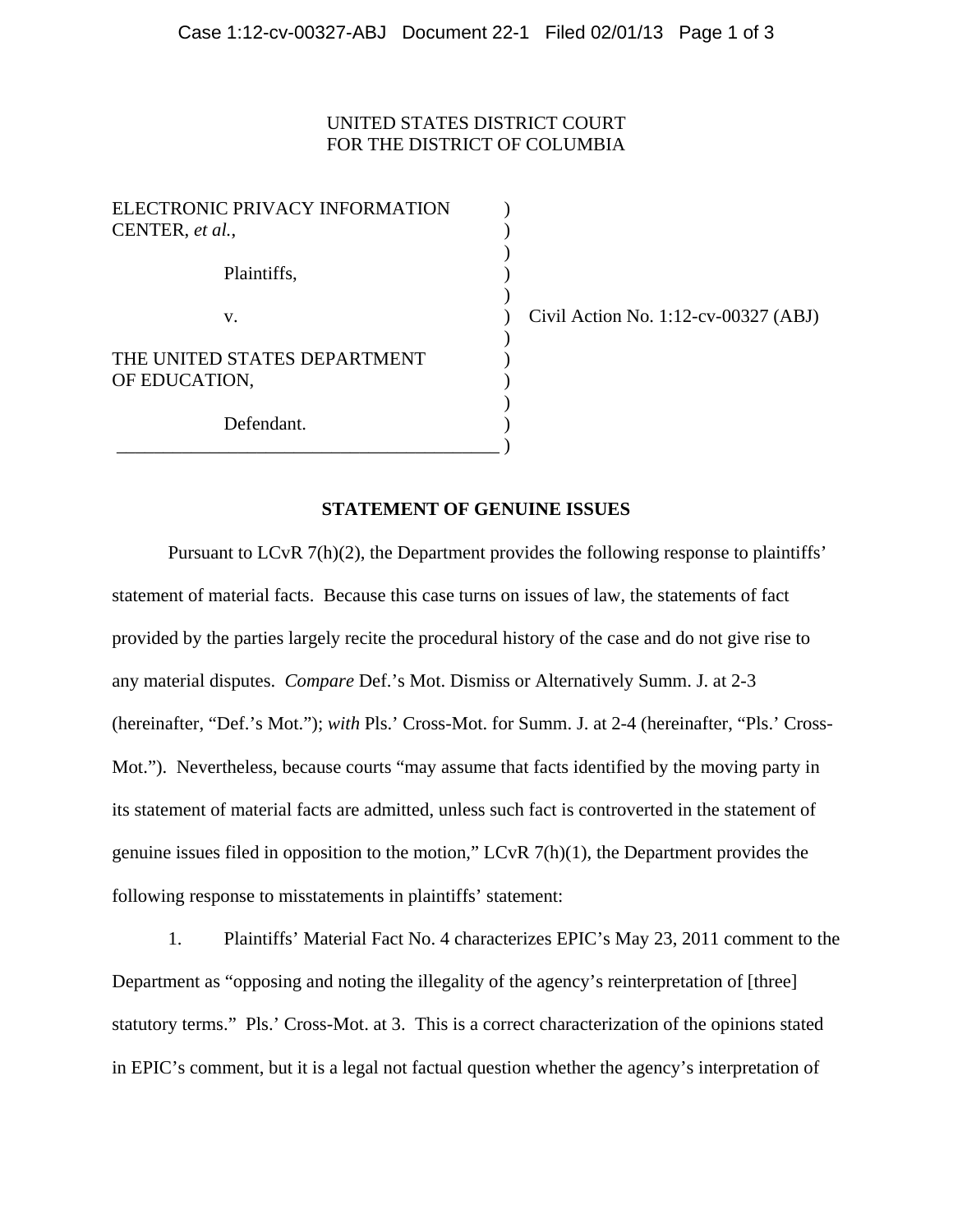## Case 1:12-cv-00327-ABJ Document 22-1 Filed 02/01/13 Page 2 of 3

the three statutory terms is "illegal."

2. Plaintiffs' Material Fact No. 5 states that the definitions of the three disputed statutory terms in the Final Rule "did not differ from the proposed regulations," and Plaintiffs' Material Fact No. 4 implies the same thing when it describes the Final Rule as merely "implementing the proposed amendments." Pls.' Cross-Mot. at 3. To the contrary, the Department considered the public comments received after issuance of the notice of proposed rulemaking and made substantive changes to the definitions of these statutory terms. *See* Final Rule, AR 0697-98.

3. Plaintiffs' Material Fact No. 10 describes the administrative record filed by the Department on June 29, 2012 as only "a partial administrative record." Pls.' Cross-Mot. at 3. To the contrary, the Department filed the complete record upon which it based its decision. *See* Certification of Admin. R., June 29, 2012, ECF No. 10. While the Department stipulated to the supplementation of the record with two additional documents that were "available to the agency personnel who were involved with drafting the NPRM," the Department did not concede that the administrative record was incomplete as filed, nor did the Court rule that any supplementation was necessary. *See* Mem. Op. & Order, Oct. 26, 2012, ECF No. 15; Def.'s Opp'n to Pls.' Mot. to Suppl. Admin. R. at 7-8, Aug. 9, 2012, ECF No. 13.

2